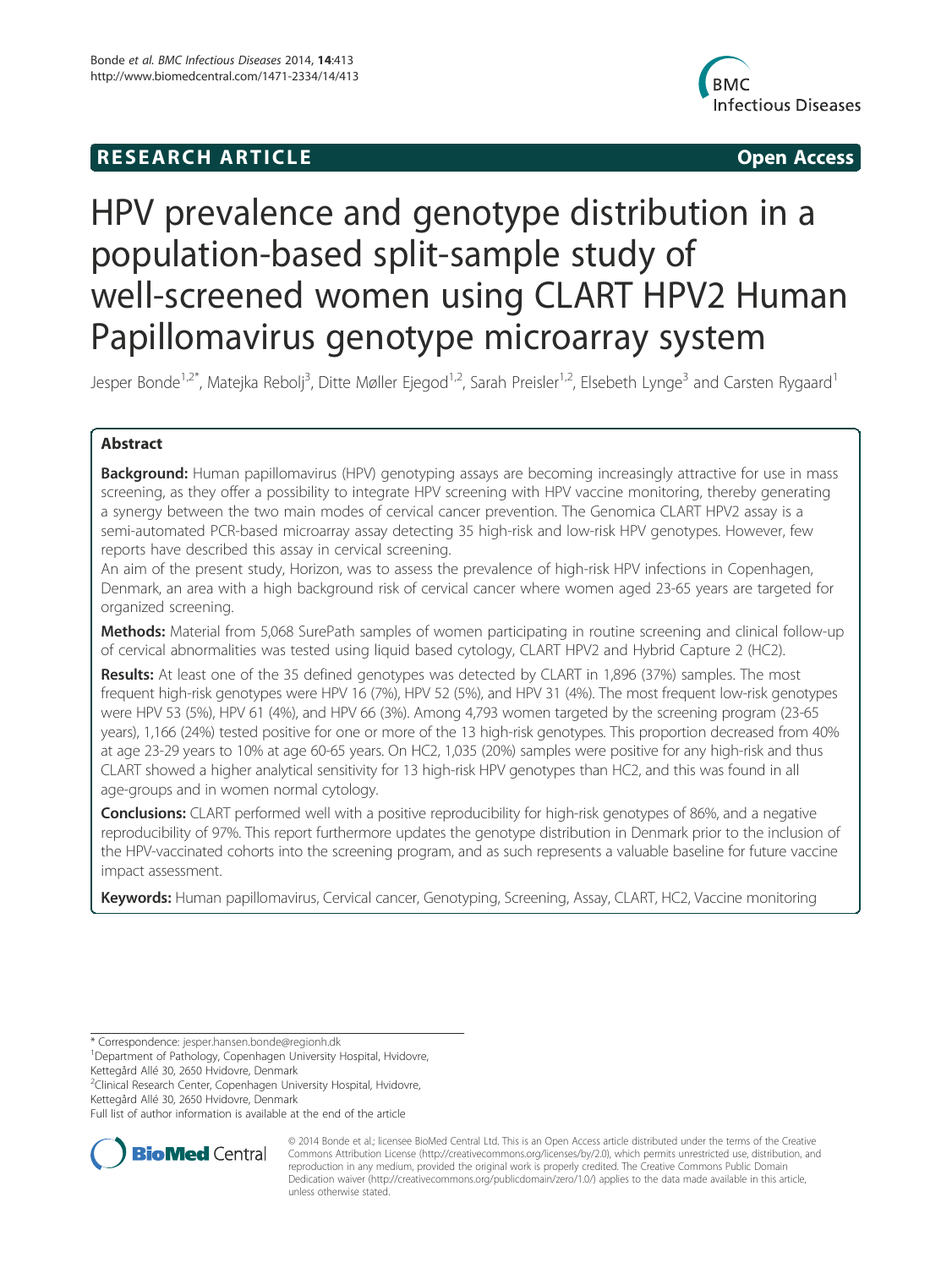## Background

Human Papillomavirus (HPV) infection is a necessary cause of cervical cancer [1]. At present, 13 genotypes (16, 18, 31, 33, 35, 39, 45, 51, 52, 56, 58, 59, 68) are considered high-risk or probably high-risk [2]. Molecular assays detecting DNA from these HPV genotypes, in particular the commercially available Hybrid Capture 2 (HC2; Qiagen, Hilden, Germany) and in-house polymerase chain reaction (PCR) using GP5+/6+ primers, have been extensively studied in randomized controlled trials. In these trials, a high sensitivity for detection of high-grade cervical intraepithelial neoplasia (CIN) was demonstrated for HPV testing compared to cytology [3,4]. This makes molecular HPV testing attractive for future cervical screening. Since 2006, vaccination against genotypes 16 and 18 has been available, primarily for younger birth cohorts. In Denmark, for example, HPV vaccination has been recommended in women under 26 years of age. The lower background risk of cervical cancer expected in vaccinated women is expected to reduce the positive predictive value of cytology [5], reinforcing the case for a shift towards HPV-based screening.

Several HPV assays are now commercially available. The most frequently used assay, the Hybrid Capture 2 (HC2), detects a combination of 13 genotypes without individual genotyping. However, inclusion of HPV16 and 18 in the present vaccines, and a higher number of genotypes in next generation vaccines call for more detailed monitoring of genotypes. For this purpose, HPV assays with genotype resolution will be necessary. Commercially available full-genotyping assays, e.g. Linear Array (Roche, Rotkreuz, Switzerland) detecting 37 high- and low-risk genotypes, or INNO-LiPA (Innogenetics, Gent, Belgium) detecting 28 genotypes, have been extensively used in research. However, their results are most often read manually, and the tests are therefore prone to interobserver variability making quality assurance for use in routine screening a challenge.

The CLART HPV2 (Genomica, Madrid, Spain) assay offers an alternative for genotype specific screening covering 35 individual HPV genotypes, including all 13 highrisk or probably high-risk genotypes. A set of primers to amplify a fragment of the human CFTR gene (892 bp) is included as a DNA control for sample adequacy, while an additional set of primers to amplify a spiked plasmid (1202 bp) is included as a PCR process control. The resulting visualized microarray is analysed on a computer guided reader with automated reading software. This reduces inter-observer variation in reporting the results, and is useful for high-throughput settings. Furthermore, CLART is a versatile high-throughput assay that can be applied to several sample types for HPV diagnostics, including formalin fixed paraffin embedded specimens [6-8]. Versatility and speed are becoming increasingly crucial as laboratories, in supporting the clinical diagnostic processes, undertake HPV testing on a wide variety of sample types from the same patient.

Earlier studies reported mixed results when the detection of HPV and cervical lesions by CLART was compared to that of HC2 [8-13]. All studies were undertaken using samples stored in PreservCyt, and experts have called for evaluation of HPV assays using other storage media [14], e.g. SurePath. Here we present data from the Horizon study comparing the outcomes of the CLART and HC2 assays. The Horizon study is a split-sample, population-based study of well-screened women with a high background risk of cervical cancer [15,16], using samples stored in SurePath. Moreover, the data presented here will be the last population-based Danish data on HPV prevalence in virtually unvaccinated women, and as such form a valuable baseline for future assessment of vaccine impact.

## Methods

#### Setting

The Department of Pathology of Copenhagen University Hospital in Hvidovre is the largest cervical screening laboratory in Denmark. While the study was on-going, it annually evaluated 66,000 cervical SurePath samples from women living in the municipalities of Copenhagen and Frederiksberg (denoted as Copenhagen in the remainder of the manuscript). The laboratory handles all cervical cytology regardless of the reason for sampletaking. Since the 1960's, Copenhagen has been covered by an organized cervical screening program. At present, women aged 23-49 years are targeted for screening every three years and women aged 50-65 years every five years. In 2012, 75% of women had been screened at least once within the recommended interval [17].

#### Sample collection

The Horizon study was nested into routine laboratory practice. Upon arrival in the laboratory, SurePath samples were sequentially arranged into racks of 48. Samples from the first one to four racks were collected for the study, equally from Monday to Friday, between 10 June and 25 August 2011. This collection method mimicked a cohort of unselected consecutive liquid-based cytology (LBC) samples, assuming that the time the sample arrived in the laboratory was not associated with the woman's characteristics. Residual material was collected after completion of routine LBC which included HC2 triage of women aged ≥30 years with atypical squamous cells of undetermined significance (ASCUS). The volume of the collected residual material was approximately 2 ml per sample, and it was diluted with 2 ml of Sure-Path (dilution factor approximately 1:1) to obtain enough volume for additional testing reported elsewhere [18-20].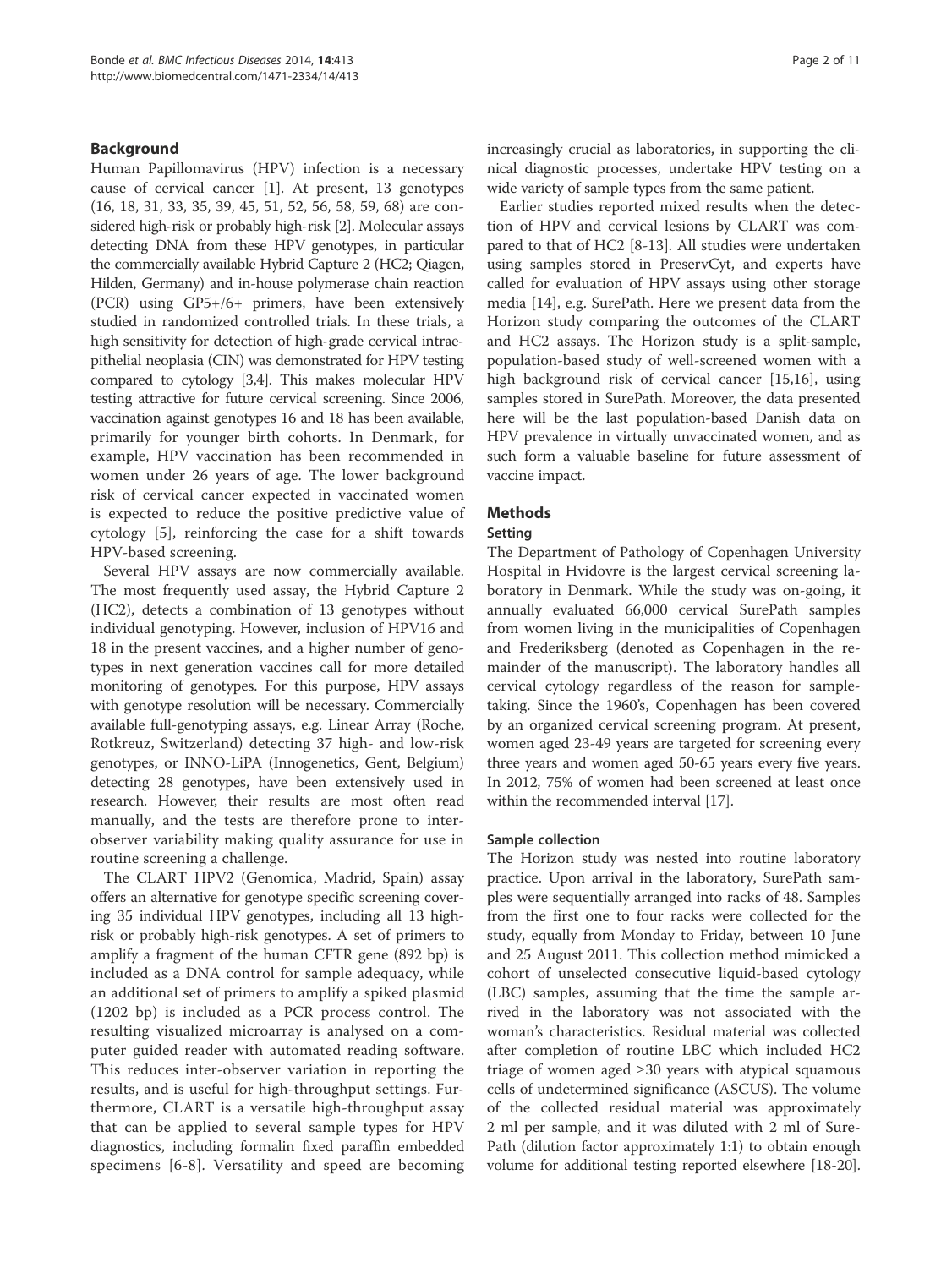All testing was done in the same laboratory. In agreement with the manufacturers, taking into account the additional workload in this routine laboratory and the cost, the target number of samples was 5,000.

## Cytology

Cytological evaluation of SurePath samples was undertaken by cytoscreeners, though in collaboration with a pathologist in case of abnormal findings. Reading was assisted by FocalPoint GS Imaging System (BD Diagnostics, Burlington, NC, USA). The outcomes were reported using the Bethesda 2001 system. They were classified as negative for intraepithelial lesion or malignancy, ASCUS, low-grade squamous intraepithelial lesions (LSIL), or high-grade squamous intraepithelial lesions or worse (≥HSIL) including atypical squamous cells - cannot exclude HSIL (ASC-H), atypical glandular cells (AGC), adenocarcinoma in situ (AIS), and squamous cell carcinoma. Cytoscreeners and pathologists were blinded to the outcomes of HPV testing.

## CLART HPV DNA testing

CLART HPV2 (Genomica, Madrid, Spain) is a lowdensity microarray assay based on PCR amplification of genotype specific HPV L1 fragments from 35 individual HPV genotypes (6, 11, 16, 18, 26, 31, 33, 35, 39, 40, 42, 43, 44, 45, 51, 52, 53, 54, 56, 58, 59, 61, 62, 66, 68, 70, 71, 72, 73, 81, 82, 83, 84, 85 and 89), with analytical sensitivity calibrated against known copies of cloned plasmids.

One ml of the diluted SurePath sample was spun down (5 min, 14,000 revolutions per minute), with the supernatant removed and cell pellet resuspended in a mix of 180 μl phosphate buffered saline (10x conc. pH 7.4, pharmacy product) and 20 μl Proteinase K (recombinant, PCR Grade, Roche Diagnostics). Samples were then vortexed and incubated for one hour at 56°C and one hour at 90°C. HPV DNA was purified using the MagNa Pure LC 96 and MagNA Pure LC 32 instruments with the MagNA Pure LC Total Nucleic Acid Isolation Kit (all Roche Diagnostics, Rotkreutz, CH). Five μl of purified DNA were used for the PCR amplification. During amplification the PCR products were labeled with biotin. Prior to visualization, the PCR products were denatured at 95°C for 10 minutes. Visualization was performed on the CLART microarray, using 10 μl of the denatured PCR products. Hybridization between the amplicons and their specific probes on CLART results in formation of an insoluble precipitate of peroxidase when adding a Streptavidin conjugate that bind to the biotin-labeled PCR products. Precipitate is analyzed on the Clinical Array Reader (Genomica, Madrid, Spain). All samples returning an invalid outcome were retested, and the second result was considered definitive.

Samples for evaluation of CLART's intra-laboratory reproducibility were collected, in part, within the Horizon study. To obtain sufficient numbers of positive and negative samples for the analysis, Horizon samples were supplemented with other routine screening samples. Extracted DNA was used for this purpose, in order to minimize any influence of the MagNA Pure step.

## Hybrid capture 2 HPV DNA testing

HC2 is a hybridization assay detecting a combination of 13 high-risk genotypes, without an internal control for sufficiency of sample material. SurePath samples were either pretreated manually with DNA denatured prior to testing according to the manufacturer's protocol, or DNA was isolated and purified using the DSP AXpH DNA kit on the QIASymphony SP platform (Qiagen, Hilden, Germany). Testing of these samples was performed on automated Rapid Capture® System (Qiagen, Gaithersburg, MD) using scripts depending on pretreatment. A small number of samples from women with ASCUS aged ≥30 years, in whom HPV triage was undertaken routinely, were denatured and tested manually.

## Processing of samples and assay instrumentation

The study protocol and assay testing protocols were agreed upon with all manufacturers prior to the study. All instrumentation and software were used as supplied and maintained by the manufacturers.

## Screening history

Women's screening history from 1 January 2000 onwards was retrieved from the Danish Pathology Data Bank [21], where the reason for taking the sample has not been systematically registered. Horizon samples with an earlier diagnosis of cervical cancer, a CIN diagnosis up to three years earlier, ASCUS in the previous 15 months, or with more severe cytological abnormalities or a positive HPV test in the past 12 months were considered follow-up samples. Horizon samples with no recent abnormality were considered primary samples. The latter included screening samples and a small proportion of samples taken for indication.

## Statistical analyses

CLART was assigned a positive result if it detected at least one of the 13 high-risk HPV genotypes that are included in HC2; HC2 if relative light unit to cut-off (rlu/co) value was  $\geq 1$ , and cytology when  $\geq$  ASCUS. Differences in the distributions of age, screening history, cytology and HC2 outcomes between included and excluded samples were tested with the  $\chi^2$  test. Trends in HPV positivity by age were tested with the Mantel-Haenszel  $\chi^2$  test for trend.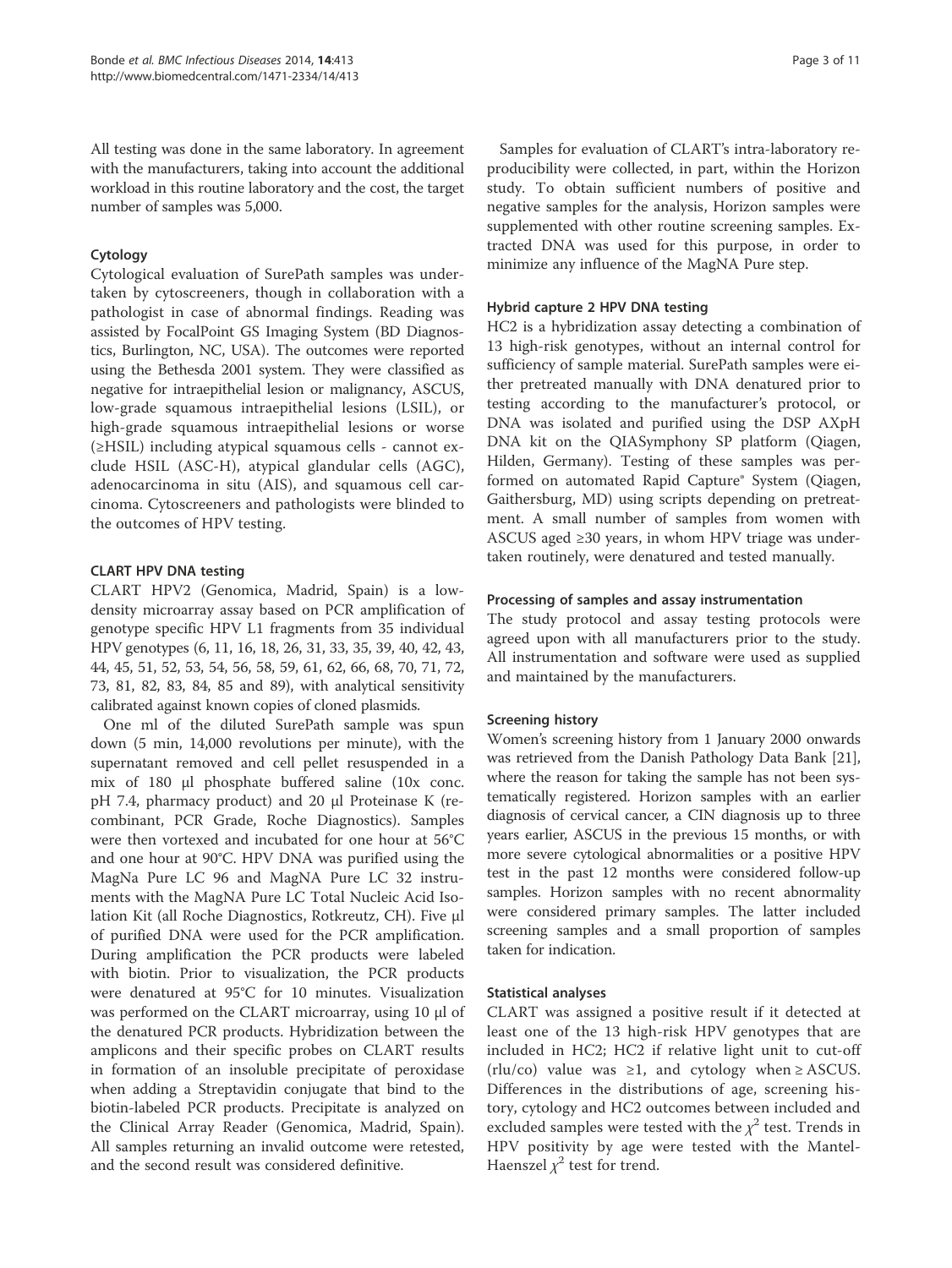#### Ethical considerations

Horizon was designed as a quality development study, utilizing only residual material that would otherwise have been discarded. According to Danish regulations of biomedical research, published on 5 May 2011 in the Guidelines about Notification etc. of a Biomedical Research Project to the Committee System on Biomedical Research Ethics No. 9154 section 2.5, quality development studies do not require ethical approval. The study was notified to the Danish Data Protection Agency in concordance with the current guidelines (The Act on Processing of Personal Data, Act No. 429 of 31th May, 2000).

## Results

#### Samples

Of the 12,138 consecutive samples received in the laboratory during the collection period, 6,258 (52%) were selected for the study. All selected samples were tested with HC2 except 23 (0.4%), and with LBC. In total, 1,190 (19%) samples were not tested with CLART owing to insufficient residual volume  $(n = 1,165)$  or to human error  $(n = 25)$ , and were excluded. Excluded samples were not significantly different from the remaining 5,068 samples in terms of age  $(P = 0.09)$ , cytology  $(P = 0.55)$ , and HC2 outcome ( $P = 0.31$ ). There was a small statistically significant difference in the women's screening history, with 13% of the included and 10% of the excluded samples being follow-up samples  $(P = 0.01)$ . Five thousand and nine women contributed one sample (99% of all samples), 28 contributed two, and one woman three samples. The mean age of the women was 37.3 years  $(SD = 12.3, \text{ range: } 16-89)$ . The mean number of days between the receipt of the sample in the laboratory and storing was 2 (range: 1-5).

Genotype frequency, and single versus multiple infections At least one of 35 genotypes was detected by CLART in 1,896 (37%) samples (Table 1). The most frequent highrisk genotypes were HPV 16 (n = 346, 7%), HPV 52  $(n = 247, 5\%)$ , and HPV 31  $(n = 218, 4\%)$ , Figure 1). Of all 1,274 (25%) samples with high-risk genotypes, 496 (39%) were single infections. The most frequent low-risk genotypes were HPV 53 (n = 262, 5%), HPV 61 (n = 186, 4%), and HPV 66 ( $n = 157$ , 3%). From 1,207 samples with infections with low-risk genotypes, 492 (41%) were single infections, and 622 (52%) were purely low risk infections with no detected HR-genotypes in the sample.

Among 4,793 women targeted by the screening program (23-65 years), 1,166 (24%) tested positive for high-risk genotypes (Table 2). This proportion decreased from 40% at age 23-29 years to 10% at age 60-65 years (P < 0.0001). Infections with only low-risk genotypes showed a small but significant decrease by age  $(P = 0.03)$ . In women aged 16-22 and >65 years, 61% and 8%, respectively, tested positive on high-risk genotypes. These women are not routinely invited for screening, but may have presented for medical conditions, sought screening themselves, or were tested for follow-up of an earlier abnormality.

#### Concurrent cytology

Cytological abnormalities were detected in 371 (7%) of samples. The proportion of CLART positive samples increased by cytological grade; 1,001 (21%) samples with normal cytology were positive on CLART; 72 (59%) with ASCUS; 103 (73%) with LSIL; and 97 (92%) with  $\geq$  HSIL  $(P < 0.0001)$ . The small proportion of samples with only low-risk genotypes showed no trend by cytological grade  $(P = 0.28)$ . Among women aged 23-65 years, HPV 16 was found in 235 (5%), and HPV 18 in 88 (2%) of 4,435 samples with normal cytology (Table 3). Furthermore, HPV 16 was found in 16 (14%) of ASCUS; 27 (21%) of LSIL; and 37 (38%) of  $\geq$  HSIL samples; whereas HPV 18 was found in 7 (6%) of ASCUS; 7 (5%) of LSIL; and 15  $(16%)$  of  $\geq$  HSIL samples. Among cytology normal samples at this age, at least one high-risk genotype was detected in 923 (21%), whereas this was the case in 242 (72%) of cytology abnormal samples. Multiple infections with high-risk genotypes were more frequent than single infections regardless of the grade of cytological abnormality. Infections with only low-risk genotypes were detected in 530 (12%) cytology normal, and in 53 (16%) cytology abnormal samples.

## CLART versus HC2

CLART could be compared to HC2 on 5,064 samples, as four samples were not tested with HC2. Here, 1,035 (20%) samples were positive on HC2, HC2 being positive in 874 (69%) CLART-positive samples, and in 160 (4%) CLART-negative samples. The majority, 111 (69%), of CLART-negative/HC2 positive samples tested positive on CLART low-risk genotypes, indicating some HC2 cross-reactivity to low-risk HPV genotypes. HC2 showed slightly lower prevalence of high-risk HPV infections than CLART in all age groups; the prevalence decreased from 57% (92/162) at age 16-22 years, to 33% (507/ 1,534) at age 23-29 years, 17% (266/1,525) at age 30-39 years, 11% (112/991) at age 40-49 years, 7% (37/506) at age 50–59 years, 6% (14/234) at age 60-65 years, and 6% (7/112) at age >65 years. Compared to CLART, HC2 tested positive in fewer samples with normal cytology, 16% (728/4,667), but in more samples with low-grade abnormal cytology, 64% (79/123) in ASCUS, and 90% (128/142) in LSIL. Both assays tested positive on 92%  $(97/106)$  of samples diagnosed as  $\geq$  HSIL; on 94 of these 97 samples both CLART and HC2 returned a positive result, whereas three samples tested positive on CLART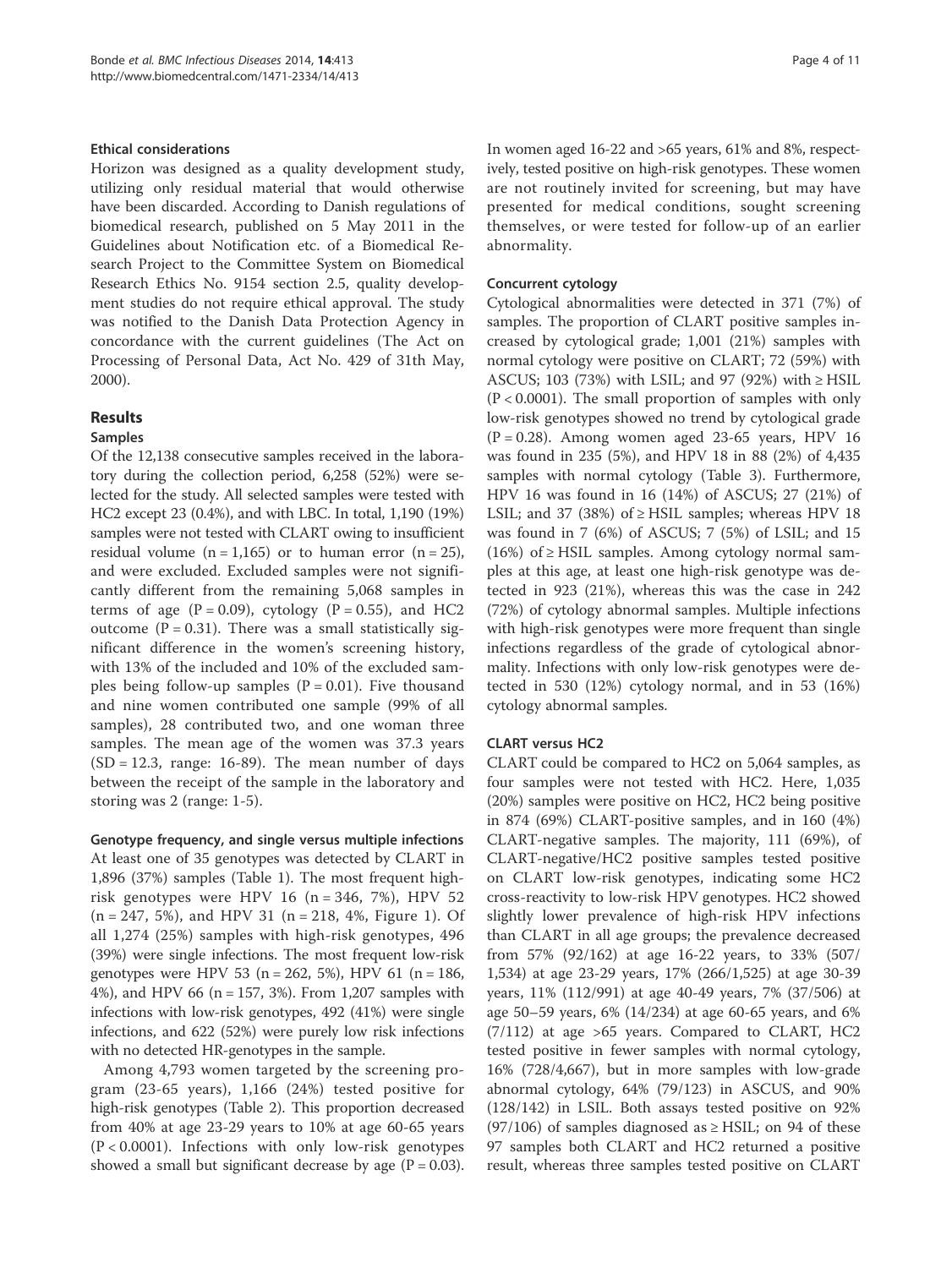|                                                | <b>Infections</b> |              |              |  |  |
|------------------------------------------------|-------------------|--------------|--------------|--|--|
| HPV genotypes                                  | Single (%)        | Multiple (%) | Total (%)    |  |  |
| High-risk <sup>a</sup>                         |                   |              |              |  |  |
| 16                                             | 120 (35%)         | 226 (65%)    | 346 (100%)   |  |  |
| 18                                             | 31 (24%)          | 97 (76%)     | 128 (100%)   |  |  |
| 31                                             | 44 (20%)          | 174 (80%)    | 218 (100%)   |  |  |
| 33                                             | 35 (25%)          | 107 (75%)    | 142 (100%)   |  |  |
| 35                                             | 18 (22%)          | 64 (78%)     | 82 (100%)    |  |  |
| 39                                             | 17 (25%)          | 50 (75%)     | 67 (100%)    |  |  |
| 45                                             | 14 (18%)          | 62 (82%)     | 76 (100%)    |  |  |
| 51                                             | 41 (22%)          | 143 (78%)    | 184 (100%)   |  |  |
| 52                                             | 79 (32%)          | 168 (68%)    | 247 (100%)   |  |  |
| 56                                             | 18 (19%)          | 78 (81%)     | 96 (100%)    |  |  |
| 58                                             | 45 (24%)          | 139 (76%)    | 184 (100%)   |  |  |
| 59                                             | 31 (23%)          | 103 (77%)    | 134 (100%)   |  |  |
| 68                                             | 3 (3%)            | 100 (97%)    | 103 (100%)   |  |  |
| ≥1 high-risk genotype                          | 496 (39%)         | 778 (61%)    | 1,274 (100%) |  |  |
| ≥1 high-risk genotype,<br>no low-risk genotype | 496 (72%)         | 193 (28%)    | 689 (100%)   |  |  |
| Low-risk <sup>a</sup>                          |                   |              |              |  |  |
| 6                                              | 34 (28%)          | 86 (72%)     | 120 (100%)   |  |  |
| 11                                             | 4 (33%)           | 8(67%)       | 12 (100%)    |  |  |
| 26                                             | 2 (15%)           | 11 (85%)     | 13 (100%)    |  |  |
| 40                                             | 1(6%)             | 16 (94%)     | 17 (100%)    |  |  |
| 42                                             | 20 (24%)          | 64 (76%)     | 84 (100%)    |  |  |
| 43                                             | 0                 | 0            | 0            |  |  |
| 44                                             | 5 (12%)           | 37 (88%)     | 42 (100%)    |  |  |
| 53                                             | 69 (26%)          | 193 (74%)    | 262 (100%)   |  |  |
| 54                                             | 20 (28%)          | 51 (72%)     | 71 (100%)    |  |  |
| 61                                             | 58 (31%)          | 128 (69%)    | 186 (100%)   |  |  |
| 62                                             | 36 (32%)          | 75 (68%)     | 111 (100%)   |  |  |
| 66                                             | 52 (33%)          | 105 (67%)    | 157 (100%)   |  |  |
| 70                                             | 55 (37%)          | 94 (63%)     | 149 (100%)   |  |  |
| 71                                             | 4 (36%)           | 7 (64%)      | 11 (100%)    |  |  |
| 72                                             | 10 (40%)          | 15 (60%)     | 25 (100%)    |  |  |
| 73                                             | 5 (20%)           | 20 (80%)     | 25 (100%)    |  |  |
| 81                                             | 27 (28%)          | 68 (72%)     | 95 (100%)    |  |  |
| 82                                             | 20 (14%)          | 121 (86%)    | 141 (100%)   |  |  |
| 83                                             | 45 (41%)          | 64 (59%)     | 109 (100%)   |  |  |
| 84                                             | 25 (28%)          | 64 (72%)     | 89 (100%)    |  |  |
| 85                                             | 0                 | 0            | 0            |  |  |
| 89                                             | 0                 | 0            | 0            |  |  |
| ≥1 low-risk genotype                           | 492 (41%)         | 715 (59%)    | 1,207 (100%) |  |  |
| ≥1 low-risk genotype,<br>no high-risk genotype | 492 (79%)         | 130 (21%)    | 622 (100%)   |  |  |
| ≥1 high-risk or low-risk<br>genotype           | 988 (52%)         | 908 (48%)    | 1,896 (100%) |  |  |

Table 1 Distribution of infections in the 5,068 samples, by HPV genotype as detected by CLART

Abbreviations: HPV Human Papillomavirus.

<sup>a</sup> According to the classification reported by IARC [2].

and negative on HC2, and additional three samples tested negative on CLART and positive on HC2.

#### Outcome in primary screening samples

When only the 4,410 primary screening samples without a recent abnormality were considered, 1,024 (23%) tested positive on CLART; 822 (19%) on HC2; and 241 (5%) had  $\geq$  ASCUS (Table 4). Among the 23-29 year olds, 7% had ≥ ASCUS, and among 30-65 year olds that was the case in a relatively stable proportion of 4% (Figure 2). On the other hand, the proportion of women with a positive CLART test and normal cytology was strongly age-dependent, and it decreased from 31% (400/1,287) at age 23-29 years, to 18% (228/1,299) at 30-39 years, 11% (96/904) at 40-49 years, 8% (37/465) at age 50-59 years, and 8% (17/215) at age 60-65 years ( $P < 0.0001$ ).

#### Intra-laboratory reproducibility of CLART

Out of 273 samples collected for evaluation of reproducibility, showing no high-risk or low-risk genotypes in the first run, 256 (94%) could be reproduced. Among the 17 (6%) non-reproducible samples, 8 showed highrisk infections in the second run. Hence, when only high-risk infections were considered as a positive result in the second run, the negative reproducibility was 97% (264/273).

Among the 371 samples in which at least one of the 35 HPV genotypes was detected by CLART in the first run, 329 (89%) still had at least one genotype detectable in the second run. No genotype was detected in the second run among the remaining 42 (11%) samples, of which 28 initially showed infections with at least one high-risk genotype. Restricting the evaluation to the 283 samples with high-risk genotypes detected in the first run, 243 (86%) reproduced a high-risk genotype. An HPV 16 result from the first run  $(n = 71)$  was reproduced in 67 (94%) samples, and for HPV 18 ( $n = 30$ ) this was the case in 25 (83%) samples.

Assuming that in routine work, 25% had high-risk HPV on CLART (Table 2), 94% (= (25% × 86%) + (75% × 97%)) of all samples would have a reproducible result. For women with screening samples at age 30-65 years, 16% tested positive on CLART (Table 3), and 95% (=  $(16\% \times$  $86\%) + (84\% \times 97\%)$  would be reproducible.

#### Discussion

The Horizon study is the first population-based study to quantify cervical HPV infections using CLART HPV2 genotyping assay with cross comparison to HC2 on unselected screening samples stored in SurePath. Denmark has a high-risk, but well screened, population with respect to cervical cancer, and CLART detected at least one high-risk genotype in 25% of the samples, compared to 20% by HC2. The proportion testing positive decreased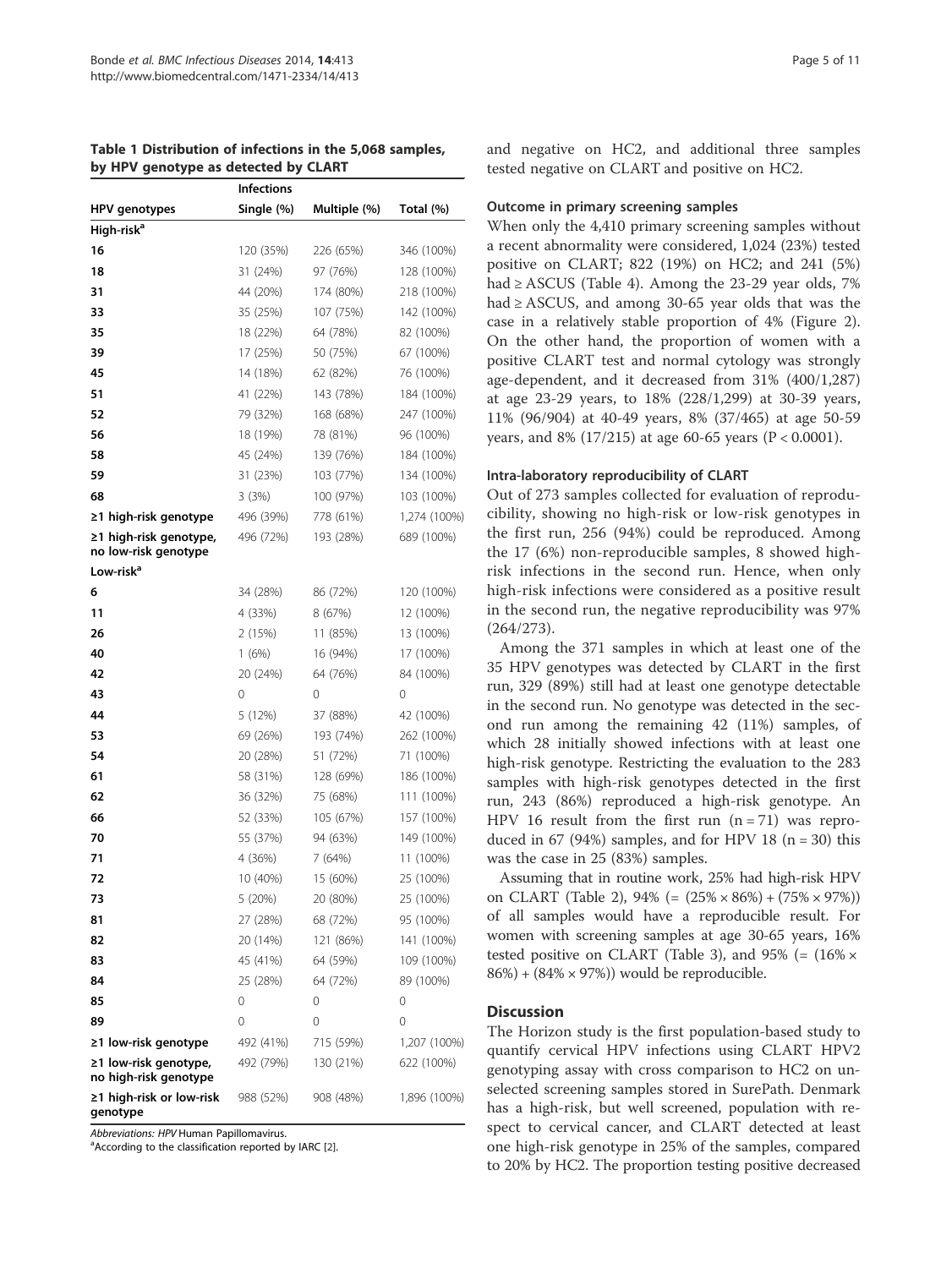

strongly with women's age. In primary screening of women aged ≥30 years, 16% tested positive on CLART, and 12% on HC2; and most of these women had normal cytology. HPV 16 causing more than half of cervical cancers [22], was found in 7% of women. Additionally, 12% of women were infected with only low-risk genotypes.

We also evaluated CLART's laboratory performance. Here, focus was on intra-laboratory reproducibility, as a lack thereof may pose problems for laboratories, e.g. in terms of their ability to verify the initial findings. In total, 94% of samples initially negative on all 35 genotypes were negative at retesting. When only high-risk genotypes were considered, this was 97%. Similarly, 89% of samples initially testing positive for at least one of the 35 genotypes, were positive at retesting. When only high-risk genotypes were considered, this was 86%. Taking the proportions of HPV positive and negative samples into account, overall 94% of samples were reproducible. This was similar to the reproducibility evaluated in the Horizon study of two other newly available commercial assays, Roche's cobas [19] and Hologic/Gen-Probe's APTIMA [18]. In a small Portuguese study of CLART ( $n = 75$ ), 99% of archived ThinPrep samples were reproducible [12]. The proportion of positive samples was not reported from that study. We conclude that by using an approach including a prewarming step to counter any cross linking effect on a sample's genomic material by SurePath, CLART was reproducible. This protocol modification was agreed upon with the manufacturer prior to the study. The differences to previous findings on ThinPrep appear relatively small, though SurePath due to its formaldehyde content poses a larger challenge to molecular HPV assays than the methanol based ThinPrep.

We had to exclude 19% of the samples owing to insufficient volume of available residual material. However, there was no significant difference between the included and the

excluded samples in terms of the women's age, cytology, and the HC2 outcome. All samples were tested in one laboratory by the same staff, and the instrumentation was used as supplied and maintained by the manufacturers. Although there may be some differences between automated and manual DNA extraction, we used the former method in our study. This allowed us to evaluate CLART in a relatively high throughput fashion. This is important as manual extraction in a laboratory routinely running >10,000 HPV tests per year would be feasible neither from a patient safety nor from a quality control/quality assurance point of view. Although SurePath is a widely used screening medium for sample collection, no previous study has addressed the use of CLART technology for HPV detection on this media type, using automated extraction and testing.

In 2004-2005, a total of 11,617 consecutive (screening) SurePath samples evaluated in the same laboratory were tested with HC2 [15]. The median age of the women in that study was 36.4 years (range: 15-93), and 6% had abnormal cytology. The proportion of women aged 25-64 years testing positive on HC2 was  $\sim$ 17%, which is similar to 16% in Horizon. Horizon results are therefore in good agreement with the earlier data from the same population.

So far CLART's clinical performance has only been evaluated in a handful of studies, and several of these did not compare with that of HC2 [8,13,23-26]. In 405 Portuguese women aged 25-63 years attending colposcopy for cervical abnormalities, 268 (63%) tested positive on CLART (13 high-risk genotypes), and 274 (64%) tested positive on HC2. In total, 99% of the samples were concordant between CLART and HC2. The sensitivity for  $\geq$  CIN2 of both assays was 96% (95% CI: 93-98), and the specificities were comparable, 74% (95% CI: 67-80) for CLART, and 71% (95% CI: 64-78) for HC2 [12]. In a UK study including 953 women referred for colposcopy after cytological abnormalities, the sensitivity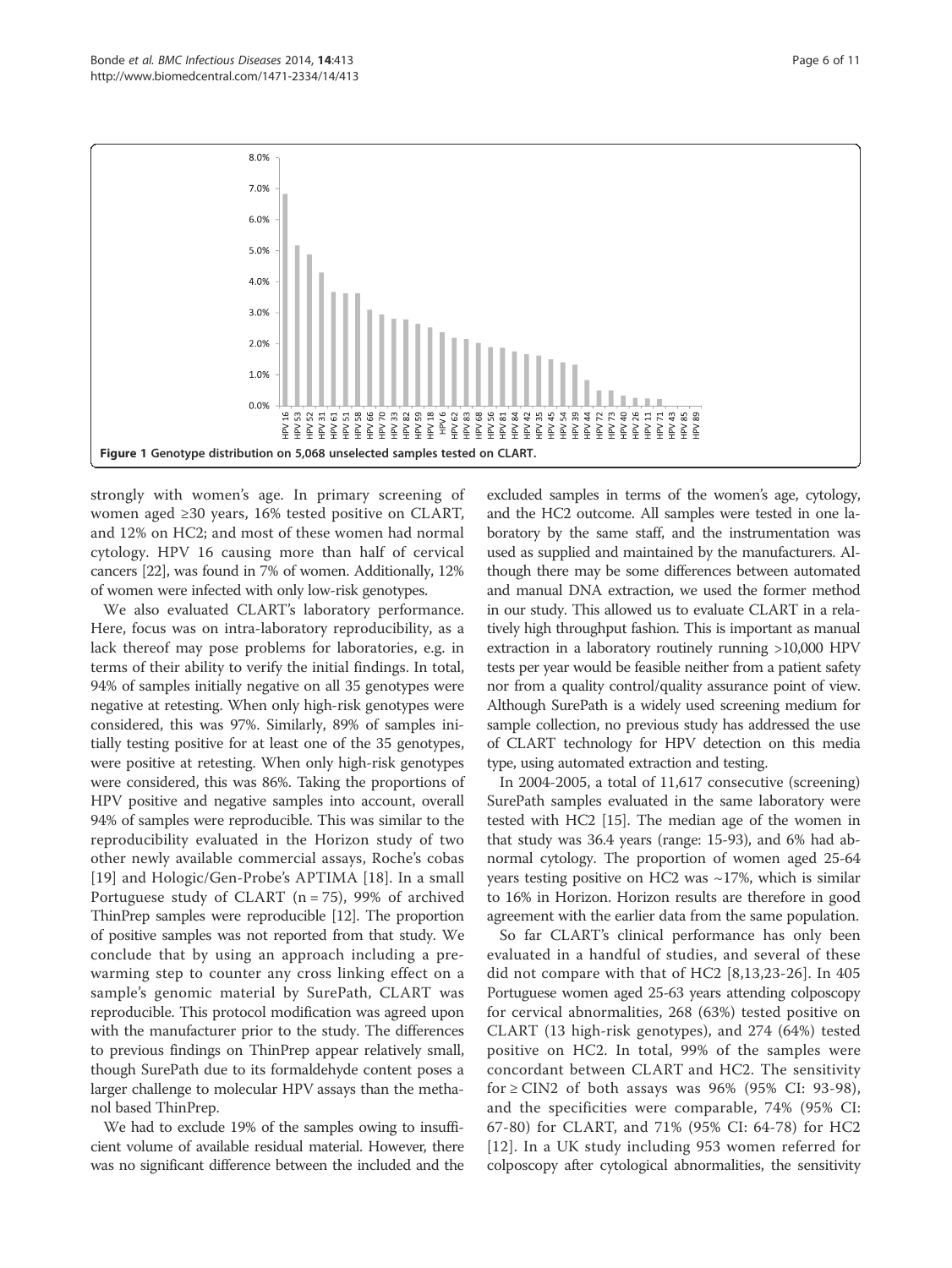|                             | Outcomes on CLART, N (%)                       |                                                         |                                                 |                |              |  |
|-----------------------------|------------------------------------------------|---------------------------------------------------------|-------------------------------------------------|----------------|--------------|--|
|                             | Any high-risk HPV<br>genotype (%) <sup>a</sup> | Negative on high-risk HPV<br>genotypes (%) <sup>b</sup> | Only low-risk HPV<br>genotypes (%) <sup>a</sup> | Invalid $(% )$ | Total (%)    |  |
| <b>Total</b>                | 1,274 (25.1%)                                  | 3,782 (74.6%)                                           | 622 (12.3%)                                     | 12 (0.2%)      | 5,068 (100%) |  |
| Age (years)                 |                                                |                                                         |                                                 |                |              |  |
| $16 - 22$                   | 99 (61.1%)                                     | 63 (38.9%)                                              | 20 (12.3%)                                      | $0(0.0\%)$     | 162 (100%)   |  |
| 23-29                       | 608 (39.6%)                                    | 926 (60.3%)                                             | 216 (14.1%)                                     | $1(0.1\%)$     | 1,535 (100%) |  |
| 30-39                       | 345 (22.6%)                                    | 1,176 (77.1%)                                           | 171 (11.2%)                                     | $4(0.3\%)$     | 1,525 (100%) |  |
| 40-49                       | 135 (13.6%)                                    | 851 (85.8%)                                             | 119 (12.0%)                                     | $6(0.6\%)$     | 992 (100%)   |  |
| 50-59                       | 54 (10.7%)                                     | 452 (89.2%)                                             | 55 (10.8%)                                      | $1(0.2\%)$     | 507 (100%)   |  |
| 60-65                       | 24 (10.3%)                                     | 210 (89.7%)                                             | 25 (10.7%)                                      | $0(0.0\%)$     | 234 (100%)   |  |
| >65                         | $9(8.0\%)$                                     | 104 (92.0%)                                             | 16 (14.2%)                                      | $0(0.0\%)$     | 113 (100%)   |  |
| <b>Screening history</b>    |                                                |                                                         |                                                 |                |              |  |
| Primary sample <sup>c</sup> | 1,024 (23.2%)                                  | 3,375 (76.5%)                                           | 528 (12.0%)                                     | 11 (0.2%)      | 4,410 (100%) |  |
| Follow-up sample            | 250 (38.0%)                                    | 407 (61.9%)                                             | 94 (14.3%)                                      | $1(0.2\%)$     | 658 (100%)   |  |
| Cytology                    |                                                |                                                         |                                                 |                |              |  |
| Normal                      | 1,001 (21.4%)                                  | 3,658 (78.3%)                                           | 561 (12.0%)                                     | 12 (0.3%)      | 4,671 (100%) |  |
| <b>ASCUS</b>                | 72 (58.5%)                                     | 51 (41.5%)                                              | 18 (14.6%)                                      | $0(0.0\%)$     | 123 (100%)   |  |
| LSIL                        | 103 (72.5%)                                    | 39 (27.5%)                                              | 35 (24.6%)                                      | $0(0.0\%)$     | 142 (100%)   |  |
| $\geq$ HSIL                 | 97 (91.5%)                                     | 9(8.5%)                                                 | 5(4.7%)                                         | $0(0.0\%)$     | 106 (100%)   |  |
| $\geq$ ASCUS                | 272 (73.3%)                                    | 99 (26.7%)                                              | 58 (15.6%)                                      | $0(0.0\%)$     | 371 (100%)   |  |
| Inadequate                  | $1(3.8\%)$                                     | 25 (96.2%)                                              | 3 (11.5%)                                       | $0(0.0\%)$     | 26 (100%)    |  |
| HC2 <sup>d</sup>            |                                                |                                                         |                                                 |                |              |  |
| Positive                    | 874 (84.4%)                                    | 160 (15.5%)                                             | 111 (10.7%)                                     | $1(0.1\%)$     | 1,035 (100%) |  |
| Negative                    | 399 (9.9%)                                     | 3,619 (89.8%)                                           | 510 (12.7%)                                     | 11 (0.3%)      | 4,029 (100%) |  |

| Table 2 CLART results for 5,068 samples, by age, screening history, cytology, and HC2 results |  |
|-----------------------------------------------------------------------------------------------|--|
|-----------------------------------------------------------------------------------------------|--|

Abbreviations: ASCUS atypical squamous cells of undetermined significance, HC2 Hybrid Capture 2 assay, HPV Human Papillomavirus, ≥HSIL high-grade intraepithelial lesions or worse, LSIL low-grade squamous intraepithelial lesions.

 $^{\text{a}}$ Thirteen high-risk and probably high-risk genotypes, according to the classification reported by IARC [2].

bNone of the 13 high-risk or probably high-risk genotypes detected.

Predominantly screening samples, including a small proportion of samples taken for indication.

d Four samples were not tested with HC2.

of CLART for  $\geq$  CIN3, 84% (95% CI: 77-89), was lower than that of HC2, 99% (95% CI: 97-100). CLART's specificity was higher than that of HC2, 36% (95% CI: 32-40) vs. 25% (95% CI: 22-29), respectively [9]. The authors though mentioned technical problems in evaluation of CLART, and suggested caution in interpreting these results. In the Horizon study, the histological follow-up of women with positive screening tests is underway. Following routine recommendations in Denmark, women with abnormal cytology were offered additional testing. In addition, we invited women with normal cytology and at least one positive HPV test for repeated testing after 18 months. Standard measures of sensitivity and specificity will be reported once follow-up data are available.

Experts largely discourage use of HPV DNA testing in routine screening of women below age 30 years [27]. In our study, 38% of screening samples from women aged 23-29 years tested positive on CLART, and 33% on HC2. In comparison, HPV DNA testing in women aged 30-65 years showed that 16% of screened women tested positive on CLART, 12% on HC2, and 4.4% on LBC (Figure 2). Recent data for Copenhagen, retrieved from the national Pathology Data Bank, showed that 1.3% of screened women had ≥ CIN3 detected following abnormal cytology. If HPV testing is 32% more sensitive for  $\geq$  CIN3 than cytology [28], about 1.7% of women are expected to have  $\ge$ CIN3 detected after a positive HPV test. Thus, 14.0% (=15.7-1.7) of women aged 30-65 years are expected to get a false-positive CLART test, defined as a positive CLART test without a subsequent diagnosis of  $\geq$  CIN3. On HC2, 10.0% (=11.7-1.7) had a false-positive test, and 3.1% (=4.4-1.3) on LBC. The lifetime background risk of cervical cancer in Danish women is estimated at <4% [29]. Hence, the very high proportions of women with false-positive HPV tests, on CLART and HC2 alike, per screening round represent a challenge for the implementation of primary HPV screening in women above the age of 30 years.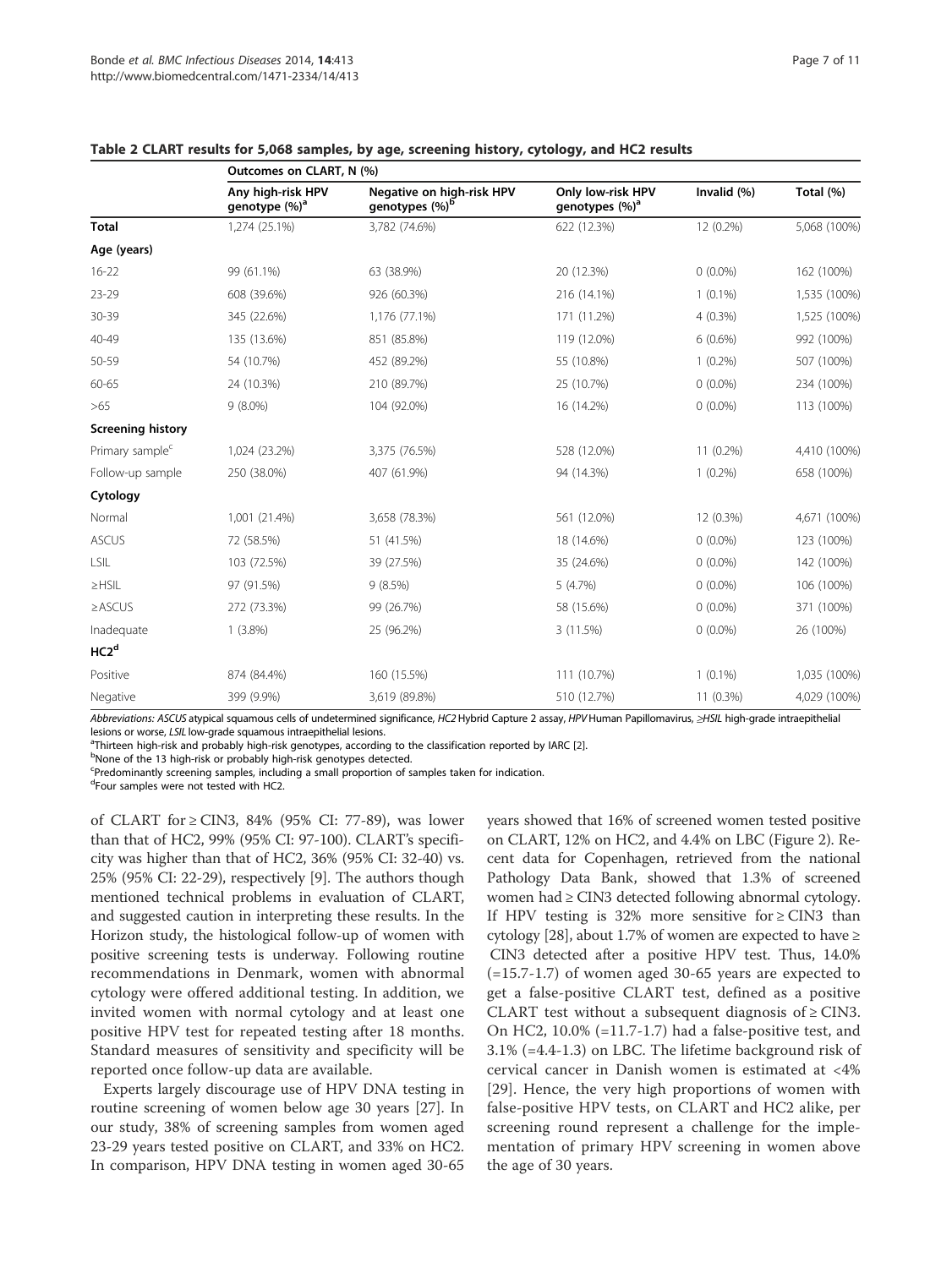|                                                                 | Cytology result                                   |            |            |                      |                        |  |
|-----------------------------------------------------------------|---------------------------------------------------|------------|------------|----------------------|------------------------|--|
| HPV genotype                                                    | Normal (N = 4.435) ASCUS (N = 110) LSIL (N = 129) |            |            | $\geq$ HSIL (N = 96) | $\geq$ ASCUS (N = 335) |  |
| <b>HPV 16</b>                                                   | 235 (5.3%)                                        | 16 (14.5%) | 27 (20.9%) | 37 (38.5%)           | 80 (23.9%)             |  |
| <b>HPV 18</b>                                                   | 88 (2.0%)                                         | $7(6.4\%)$ | 7(5.4%)    | 15 (15.6%)           | 29 (8.7%)              |  |
| <b>HPV 31</b>                                                   | 157 (3.5%)                                        | 8(7.3%)    | 20 (15.5%) | 16 (16.7%)           | 44 (13.1%)             |  |
| <b>HPV 33</b>                                                   | 98 (2.2%)                                         | 6(5.5%)    | 13 (10.1%) | 8 (8.3%)             | 27 (8.1%)              |  |
| <b>HPV 35</b>                                                   | 52 (1.2%)                                         | 8(7.3%)    | 6(4.7%)    | $3(3.1\%)$           | 17 (5.1%)              |  |
| <b>HPV 39</b>                                                   | 38 (0.9%)                                         | 5(4.5%)    | 15 (11.6%) | $2(2.1\%)$           | 22 (6.6%)              |  |
| <b>HPV 45</b>                                                   | 43 (1.0%)                                         | 8 (7.3%)   | $9(7.0\%)$ | $9(9.4\%)$           | 26 (7.8%)              |  |
| <b>HPV 51</b>                                                   | 139 (3.1%)                                        | 8(7.3%)    | 10 (7.8%)  | 6(6.3%)              | 24 (7.2%)              |  |
| <b>HPV 52</b>                                                   | 171 (3.9%)                                        | 14 (12.7%) | 12 (9.3%)  | 24 (25.0%)           | 50 (14.9%)             |  |
| <b>HPV 56</b>                                                   | 52 (1.2%)                                         | 6(5.5%)    | 24 (18.6%) | $1(1.0\%)$           | 31 (9.3%)              |  |
| <b>HPV 58</b>                                                   | 133 (3.0%)                                        | 12 (10.9%) | 12 (9.3%)  | 10 (10.4%)           | 34 (10.1%)             |  |
| <b>HPV 59</b>                                                   | 90 (2.0%)                                         | 8(7.3%)    | 13 (10.1%) | $5(5.2\%)$           | 26 (7.8%)              |  |
| <b>HPV 66</b>                                                   | 115 (2.6%)                                        | 5(4.5%)    | 22 (17.1%) | $2(2.1\%)$           | 29 (8.7%)              |  |
| <b>HPV 68</b>                                                   | 68 (1.5%)                                         | $4(3.6\%)$ | 14 (10.9%) | 8 (8.3%)             | 26 (7.8%)              |  |
| $\geq$ 1 high-risk genotype <sup>a</sup>                        | 923 (20.8%)                                       | 61 (55.5%) | 93 (72.1%) | 88 (91.7%)           | 242 (72.2%)            |  |
| Single infection with a high-risk genotype <sup>a</sup>         | 388 (8.7%)                                        | 22 (20.0%) | 20 (15.5%) | 37 (38.5%)           | 79 (23.6%)             |  |
| Multiple infection including high-risk genotype(s) <sup>a</sup> | 535 (12.1%)                                       | 39 (35.5%) | 73 (56.6%) | 51 (53.1%)           | 163 (48.7%)            |  |
| $\geq$ 1 low-risk genotype <sup>a</sup>                         | 943 (21.3%)                                       | 40 (36.4%) | 88 (68.2%) | 34 (35.4%)           | 162 (48.4%)            |  |
| ≥1 low-risk genotype, no high-risk genotype <sup>a</sup>        | 530 (12.0%)                                       | 17 (15.5%) | 32 (24.8%) | 4 (4.2%)             | 53 (15.8%)             |  |
| No high- or low-risk genotype                                   | 2,970 (67.0%)                                     | 32 (29.1%) | $4(3.1\%)$ | $4(4.2\%)$           | 40 (11.9%)             |  |

Table 3 Prevalence of high-risk and low-risk HPV genotypes as detected by the CLART assay in women aged 23–65 years, by cytology

Abbreviations: ASCUS atypical squamous cells of undetermined significance, HC2 Hybrid Capture 2 assay, HPV Human Papillomavirus, ≥HSIL high-grade intraepithelial lesions or worse, LSIL low-grade squamous intraepithelial lesions.

<sup>a</sup>Categorization of HPV genotypes into high-risk and low-risk groups followed IARC's classification [2], according to which genotype 66 is considered "possibly carcinogenic" (low-risk).

Several marketed HPV assays have partial or full genotyping. The added value for screening of detailed genotyping is widely debated, yet it has been suggested to use genotyping in triage of HPV-positive women to colposcopy [30]. However, from a screening perspective, the main advantage of HPV genotyping would be to reduce the number of false-positive tests sometimes seen with cross-reactivity between high-risk probes/primers and low-risk genotypes. In our study, this was exemplified by 160 samples (3% of all samples) positive on HC2 but negative on high-risk CLART genotypes, of which 111 (2% of all samples) tested positive on low-risk CLART genotypes. Moreover, HPV 66, a genotype with limited evidence for carcinogenicity (group 2B carcinogen) [2], and detectable by e.g. cobas, Abbott RealTime HPV test, BD Onclarity and APTIMA, was found in 3% (157/5,068; Table 1) of our samples; and in about half of these samples (72/157), no high-risk genotype was detected. This raises a question on whether inclusion of HPV 66 in nongenotyping assays may result in unnecessary follow-up and referrals for colposcopy. In 8% of all samples, CLART detected high-risk genotypes whereas HC2 returned a negative result (Table 2), probably due to the difference in HPV detection technology, CLART being a PCR-based assay and HC2 a hybridization assay. The significance of these discordant tests will be explored when follow-up data are available.

In monitoring the effect of HPV vaccination, the use of genotyping assays will be very important. HPV vaccination is expected to change the dynamics of the screening programs by decreasing the background incidence of cervical cancer and hence also the need for treatment of CIN [31]. Until now, however, only a few countries have implemented organised monitoring of vaccine impact. Using genotyping assays, the task of screening and vaccine monitoring could be combined, lowering the overall costs. For this to become a reality, however, it will be necessary to firmly establish that the genotyping assays perform equally well on both sensitivity and specificity as the currently widely used non-genotyping assays like HC2.

#### Conclusions

In summary, this is the first investigation of performance of the CLART HPV2 genotyping assay in a population-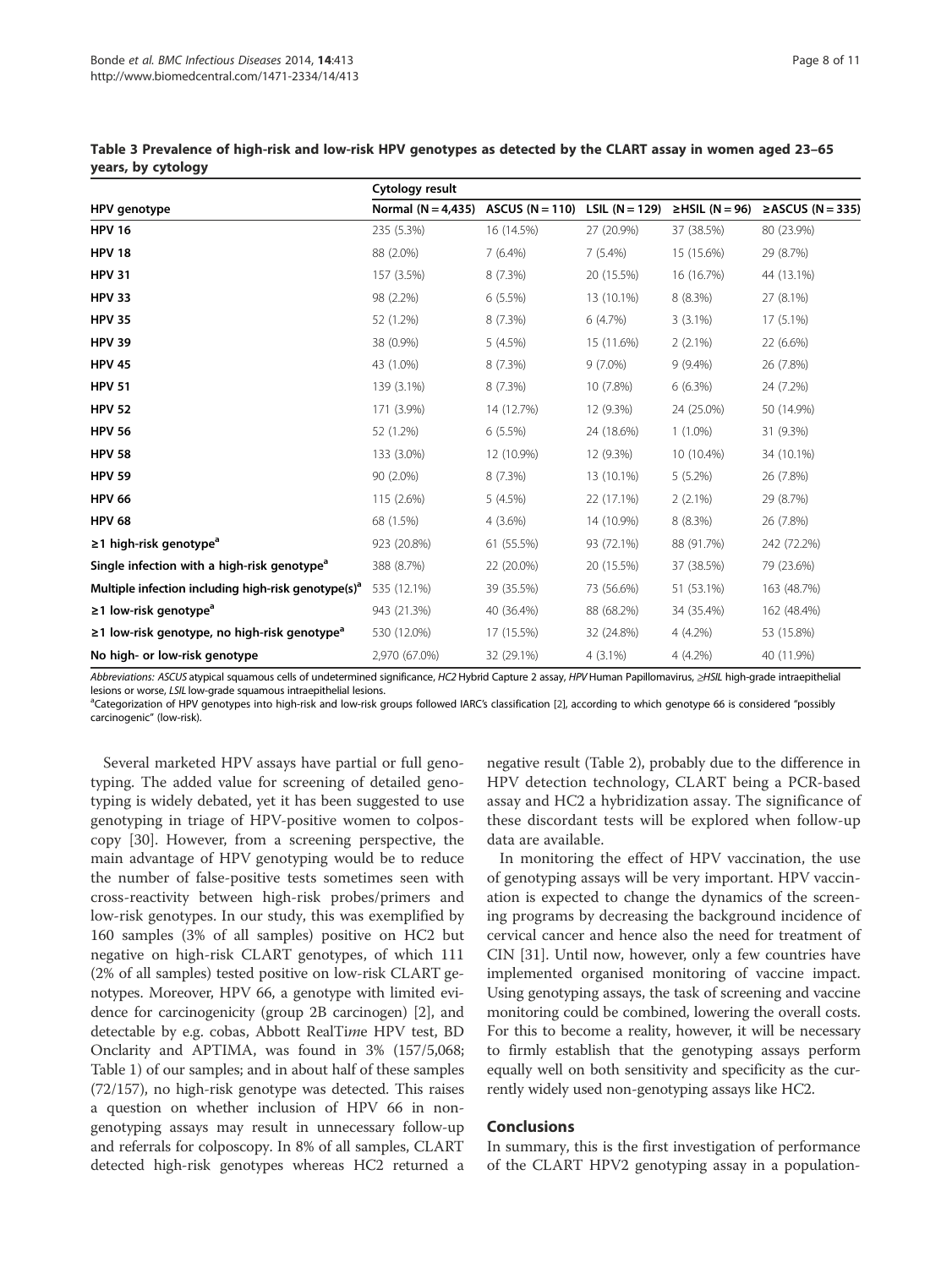|                  | Outcomes on CLART, N (%)                |                                         |                                          |                |              |  |  |
|------------------|-----------------------------------------|-----------------------------------------|------------------------------------------|----------------|--------------|--|--|
|                  | Any high-risk genotype (%) <sup>b</sup> | No high-risk genotypes (%) <sup>c</sup> | Only low-risk genotypes (%) <sup>b</sup> | Invalid $(\%)$ | Total (%)    |  |  |
| <b>Total</b>     | 1,024 (23.2%)                           | 3,375 (76.5%)                           | 528 (12.0%)                              | 11 (0.2%)      | 4,410 (100%) |  |  |
| Age (years)      |                                         |                                         |                                          |                |              |  |  |
| $16 - 22$        | 77 (57.0%)                              | 58 (43.0%)                              | 18 (13.3%)                               | $0(0.0\%)$     | 135 (100%)   |  |  |
| 23-29            | 485 (37.7%)                             | 801 (62.2%)                             | 175 (13.6%)                              | $1(0.1\%)$     | 1,287 (100%) |  |  |
| 30-39            | 274 (21.1%)                             | 1,021 (78.6%)                           | 139 (10.7%)                              | $4(0.3\%)$     | 1,299 (100%) |  |  |
| 40-49            | 116 (12.8%)                             | 783 (86.6%)                             | 104 (11.5%)                              | $5(0.6\%)$     | 904 (100%)   |  |  |
| 50-59            | 45 (9.7%)                               | 419 (90.1%)                             | 55 (11.8%)                               | $1(0.2\%)$     | 465 (100%)   |  |  |
| 60-65            | 19 (8.8%)                               | 196 (91.2%)                             | 22 (10.2%)                               | $0(0.0\%)$     | 215 (100%)   |  |  |
| >65              | 8(7.6%)                                 | 97 (92.4%)                              | 15 (14.3%)                               | $0(0.0\%)$     | 105 (100%)   |  |  |
| Cytology         |                                         |                                         |                                          |                |              |  |  |
| Normal           | 847 (20.4%)                             | 3,290 (79.3%)                           | 494 (11.9%)                              | 11 (0.3%)      | 4,148 (100%) |  |  |
| <b>ASCUS</b>     | 49 (57.6%)                              | 36 (42.4%)                              | $9(10.6\%)$                              | $0(0.0\%)$     | 85 (100%)    |  |  |
| LSIL             | 64 (73.6%)                              | 23 (26.4%)                              | 20 (23.0%)                               | $0(0.0\%)$     | 87 (100%)    |  |  |
| $\geq$ HSIL      | 64 (92.8%)                              | 5(7.2%)                                 | $2(2.9\%)$                               | $0(0.0\%)$     | 69 (100%)    |  |  |
| $\geq$ ASCUS     | 177 (73.4%)                             | 64 (26.6%)                              | 31 (12.9%)                               | $0(0.0\%)$     | 241 (100%)   |  |  |
| Inadequate       | $0(0.0\%)$                              | 21 (100%)                               | 3 (14.3%)                                | $0(0.0\%)$     | 21 (100%)    |  |  |
| HC2 <sup>d</sup> |                                         |                                         |                                          |                |              |  |  |
| Positive         | 693 (84.3%)                             | 128 (15.6%)                             | 84 (10.2%)                               | $1(0.1\%)$     | 822 (100%)   |  |  |
| Negative         | 330 (9.2%)                              | 3,245 (90.5%)                           | 444 (12.4%)                              | 10 (0.3%)      | 3,585 (100%) |  |  |

## Table 4 CLART results for 4,410 primary<sup>a</sup> samples, by age, screening history, cytology, and HC2 results

Abbreviations: ASCUS atypical squamous cells of undetermined significance, HC2 Hybrid Capture 2 assay, HPV Human Papillomavirus, ≥HSIL high-grade intraepithelial lesions or worse, LSIL low-grade squamous intraepithelial lesions.

<sup>a</sup>Predominantly screening samples, including a small proportion of samples taken for indication.

 $b$  According to classification reported by IARC [2].

Considered negative on the CLART assay.

d Three samples were not tested with HC2.

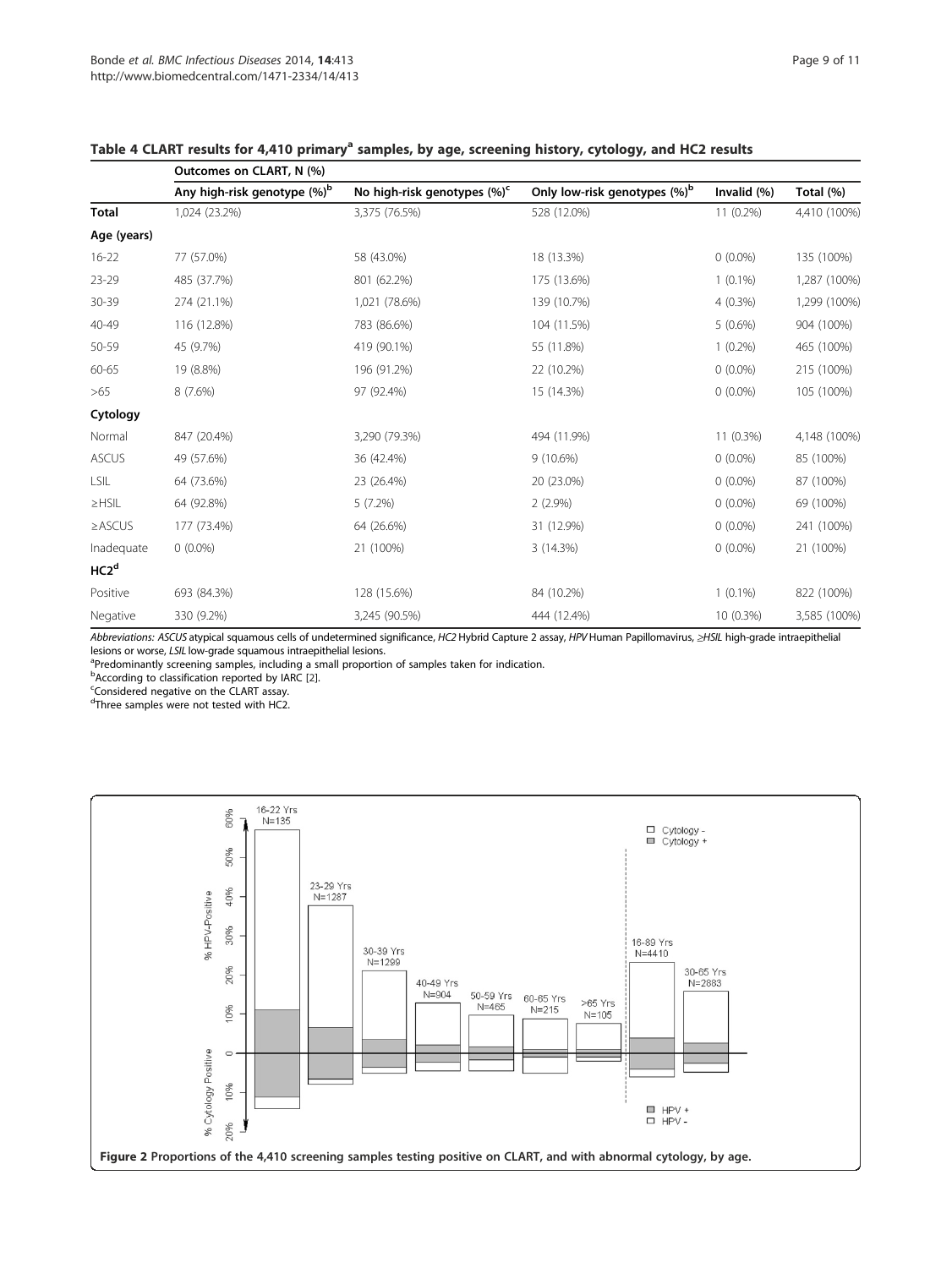based study using unselected screening samples collected in SurePath. CLART performed well with positive and negative reproducibility comparable to that of other commercially available assays. Moreover, CLART showed a higher positivity rate for 13 high-risk HPV genotypes than HC2. As HPV-vaccinated birth cohorts are soon to enter screening age, our study maps the last prevaccination HPV genotype distribution in Danish women, and can as such serve as reference for the monitoring vaccine impact.

#### Competing interest

Genomica SAU, the manufacturer of the CLART® HPV2 Assay, and Qiagen, the manufacturer of the Hybrid Capture 2 assay, provided tests, instrumentation and limited co-funding for laboratory material. According to the contract between the manufacturers, Hvidovre University Hospital and University of Copenhagen, Genomica and Qiagen had the right to comment on a draft version of this manuscript, but had no editorial rights. The authors alone retained the right to submit the manuscript.

All authors have attended meetings with manufacturers of HPV assays. Jesper Bonde used to serve as a paid advisor to Roche, is a paid advisor to Genomica, and received honoraria from Hologic/Gen-Probe, Roche, Qiagen, Genomica, and BD Diagnostics for lectures. He is principal investigator on a study funded by BD Diagnostics. Matejka Rebolj and her employer received honoraria for lectures from Qiagen.

Ditte Møller Ejegod received honoraria for lectures from Genomica and Qiagen, and is project manager on a study funded by BD Diagnostics. Sarah Preisler received honoraria from Gen-Probe for lectures.

Elsebeth Lynge has served as an unpaid advisor to Gen-Probe and Norchip. Carsten Rygaard has served as an unpaid advisor to Roche.

Hvidovre University hospital holds a recompense agreement with Genomica on a KRAS/BRAF diagnostic system.

None of the authors was compensated for their work on this project, holds stock, or received bonuses from any of the manufacturers.

#### Authors' contributions

Design of the study: JB. Laboratory work: JB, DE, SP. Analysis of the data: JB, MR. Drafting of the manuscript: JB, MR. Revisions of the manuscript: all authors. Interpretation of the results: all authors. Decision to submit: all authors. All authors had full access to all of the data in the study. All authors read and approved the final manuscript.

#### Acknowledgements

The authors would like to thank Miki Hansen and Maria Louise Deistler (Department of Pathology, Hvidovre University Hospital) for excellent laboratory assistance and Bryan Howard Goldman (Department of Public Health, University of Copenhagen) for visual representation of the data and help with statistical analysis. The authors would, furthermore, like to acknowledge the Danish Genomica and Qiagen representatives for enabling the collaboration between their parent companies, Hvidovre University Hospital, and University of Copenhagen.

#### Sources of funding

Matejka Rebolj and Sarah Preisler: Danish Strategic Research Council (grant number: 10–092793). None of the funders had any role in the study design, in the collection, analysis, and interpretation of the data, in the writing of the report, and in the decision to submit the article for publication. The researchers worked independently of the funders.

#### Author details

<sup>1</sup>Department of Pathology, Copenhagen University Hospital, Hvidovre, Kettegård Allé 30, 2650 Hvidovre, Denmark. <sup>2</sup>Clinical Research Center, Copenhagen University Hospital, Hvidovre, Kettegård Allé 30, 2650 Hvidovre, Denmark. <sup>3</sup>Department of Public Health, University of Copenhagen, Øster Farimagsgade 5, 1014 Copenhagen K, Denmark.

Received: 6 December 2013 Accepted: 22 July 2014 Published: 26 July 2014

#### References

- 1. Walboomers JM, Jacobs MV, Manos MM, Bosch FX, Kummer JA, Shah KV, Snijders PJ, Peto J, Meijer CJ, Muñoz N: Human papillomavirus is a necessary cause of invasive cervical cancer worldwide. J Pathol 1999, 189:12–19.
- 2. Bouvard V, Baan R, Straif K, Grosse Y, Secretan B, El Ghissassi F, Benbrahim-Tallaa L, Guha N, Freeman C, Galichet L, Cogliano V, WHO International Agency for Research on Cancer Monograph Working Group: A review of human carcinogens–Part B: biological agents. Lancet Oncol 2009, 10:321–322.
- 3. Rijkaart DC, Berkhof J, Rozendaal L, van Kemenade FJ, Bulkmans NW, Heideman DA, Kenter GG, Cuzick J, Snijders PJ, Meijer CJ: Human papillomavirus testing for the detection of high-grade cervical intraepithelial neoplasia and cancer: final results of the POBASCAM randomised controlled trial. Lancet Oncol 2012, 13:78–88.
- 4. Ronco G, Giorgi-Rossi P, Carozzi F, Confortini M, Dalla Palma P, Del Mistro A, Ghiringhello B, Girlando S, Gillio-Tos A, De Marco L, Naldoni C, Pierotti P, Rizzolo R, Schincaglia P, Zorzi M, Zappa M, Segnan N, Cuzick J, New Technologies for Cervical Cancer screening (NTCC) Working Group: Efficacy of human papillomavirus testing for the detection of invasive cervical cancers and cervical intraepithelial neoplasia: a randomised controlled trial. Lancet Oncol 2010, 11:249–257.
- 5. Franco EL, Cuzick J, Hildesheim A, de Sanjose S: Chapter 20: Issues in planning cervical cancer screening in the era of HPV vaccination. Vaccine 2006, 24(Suppl 3):171–177.
- 6. Kaspersen MD, Larsen PB, Ingerslev HJ, Fedder J, Petersen GB, Bonde J, Höllsberg P: Identification of multiple HPV types on spermatozoa from human sperm donors. PLoS One 2011, 6:e18095.
- 7. Galan-Sanchez F, Rodriguez-Iglesias MA: Comparison of human papillomavirus genotyping using commercial assays based on PCR and reverse hybridization methods. APMIS 2009, 117:708–715.
- 8. Mejlhede N, Bonde J, Fomsgaard A: High frequency of multiple HPV types in cervical specimens from Danish women. APMIS 2009, 117:108–114.
- Szarewski A, Ambroisine L, Cadman L, Austin J, Ho L, Terry G, Liddle S, Dina R, McCarthy J, Buckley H, Bergeron C, Soutter P, Lyons D, Cuzick J: Comparison of predictors for high-grade cervical intraepithelial neoplasia in women with abnormal smears. Cancer Epidemiol Biomarkers Prev 2008, 17:3033-3042.
- 10. García-Sierra N, Martró E, Castellà E, Llatjós M, Tarrats A, Bascuñana E, Díaz R, Carrasco M, Sirera G, Matas L, Ausina V: Evaluation of an array-based method for human papillomavirus detection and genotyping in comparison with conventional methods used in cervical cancer screening. J Clin Microbiol 2009, 47:2165–2169.
- 11. Chranioti A, Spathis A, Aga E, Meristoudis C, Pappas A, Panayiotides I, Karakitsos P: Comparison of two commercially available methods for HPV genotyping: CLART HPV2 and Linear Array HPV Genotyping tests. Anal Quant Cytol Histol 2012, 34:257–263.
- 12. Pista A, Verdasca N, Oliveira A: Clinical performance of the CLART human papillomavirus 2 assay compared with the hybrid capture 2 test. J Med Virol 2011, 83:272–276.
- 13. Valasoulis G, Koliopoulos G, Founta C, Kyrgiou M, Tsoumpou I, Valari O, Martin-Hirsch P, Daponte A, Karakitsos P, Paraskevaidis E: Alterations in human papillomavirus-related biomarkers after treatment of cervical intraepithelial neoplasia. Gynecol Oncol 2011, 121:43–48.
- 14. Arbyn M, Roelens J, Cuschieri K, Cuzick J, Szarewski A, Ratnam S, Reuschenbach M, Belinson S, Belinson JL, Monsonego J: The APTIMA HPV assay versus the hybrid capture 2 test in triage of women with ASC-US or LSIL cervical cytology: A meta-analysis of the diagnostic accuracy. Int J Cancer 2013, 132:101–108.
- 15. Kjaer SK, Breugelmans G, Munk C, Junge J, Watson M, Iftner T: Populationbased prevalence, type- and age-specific distribution of HPV in women before introduction of an HPV-vaccination program in Denmark. Int J Cancer 2008, 123:1864–1870.
- 16. Clemmesen J, Nielsen A: The social distribution of cancer in Copenhagen, 1943 to 1947. Br J Cancer 1951, 5:159-171.
- 17. Styregruppen for DKLS: Årsrapport DKLS 2012: Dansk Kvalitetsdatabase for Livmoderhalskræftscreening [Annual report 2012: Danish Quality Assurance database for cervical cancer screening]. Hvidovre: DKLS; 2013.
- 18. Rebolj M, Preisler S, Ejegod DM, Bonde J, Rygaard C, Lynge E: Prevalence of human papillomavirus infection in unselected SurePath samples using the APTIMA HPV mRNA assay. J Mol Diagn 2013, 15:670–677.
- 19. Preisler S, Rebolj M, Untermann A, Ejegod DM, Lynge E, Rygaard C, Bonde J: Prevalence of human papillomavirus in 5,072 consecutive cervical